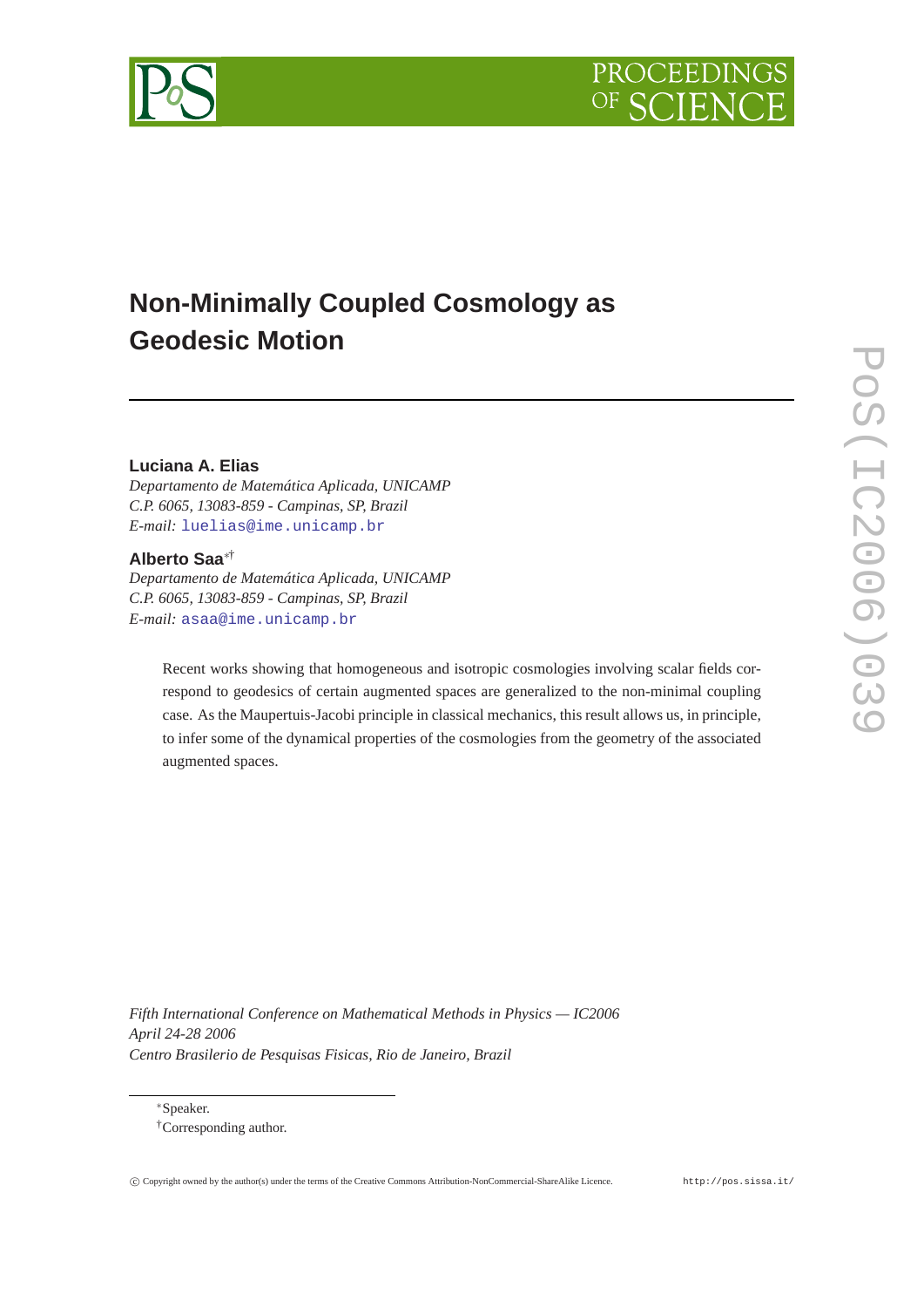## <span id="page-1-0"></span>**1. Introduction**

The Maupertuis-Jacobi principle[\[1\]](#page-4-0) in classical mechanics establishes that the dynamics of a given system can be viewed as geodesic motions in an associated Riemannian manifold. Recalling briefly, let us consider a classical mechanical system with *N* degrees of freedom described by the Lagrangian

$$
L(q, \dot{q}) = \frac{1}{2}g_{ij}(q)\dot{q}^{i}\dot{q}^{j} - V(q),
$$
\n(1.1)

where  $i, j = 1, 2, \ldots, N$ , the dot stands for differentiation with respect to the time *t*, and  $g_{ij}$  is the Riemannian metric on an *N*-dimensional configuration space  $\mathcal{M}$ . All the quantities here are assumed to be smooth. The Euler-Lagrange equations of  $(1,1)$  can be written as

$$
\ddot{q}^i + \Gamma^i_{jk}\dot{q}^j\dot{q}^k = -g^{ij}\partial_j V(q),\tag{1.2}
$$

where  $\Gamma^i_{jk}$  is the Levi-Civita connection for the metric  $g_{ij}$ .

The Hamiltonian of the system described by (1.1)

$$
H(q, p) = \frac{1}{2}g^{ij}(q)p_i p_j + V(q),
$$
\n(1.3)

with  $p_i = g_{ij} \dot{q}^j$ , is obviously a constant of motion, namely the total energy. For a fixed energy *E*, the trajectories in the 2*N*-dimensional phase-space  $(q<sup>i</sup>; p<sub>j</sub>)$  are confined to the hypersurface  $E =$ 1  $\frac{1}{2}g^{ij}p^i p^j + V(q)$ . On the other hand, the admissible region for the trajectories in the configuration space is given by

$$
\mathcal{D}_E = \{ q \in \mathcal{M} : V(q) \le E \}. \tag{1.4}
$$

In general, the region  $\mathscr{D}_E$  can be bounded or not, connected or not. The boundary of the admissible region for the trajectories is given by

$$
\partial \mathcal{D}_E = \{ q \in \mathcal{M} : V(q) = E \}. \tag{1.5}
$$

If the potential has no critical points on the boundary ( $V \neq 0$ ), then  $\partial \mathcal{D}_E$  is a *N* − 1 dimensional submanifold of M. We can easily see that if a trajectory reaches the boundary  $\partial \mathcal{D}_E$  at a point  $q_0$ , its velocity at this point vanishes and the trajectory approach or depart from  $q_0$  perpendicularly to the boundary  $\partial \mathcal{D}_E$ . In particular, there is no allowed trajectory along the boundary.

One can show that the equations of motion (1.2) are, in the interior of  $\mathscr{D}_E$ , fully equivalent to the geodesic equation of the "effective" Riemannian geometry on  $\mathcal M$  defined from the Jacobi metric[[1](#page-4-0)]

$$
\hat{g}_{ij}(q) = 2(E - V(q))g_{ij}(q). \tag{1.6}
$$

The geodesic equation in question is given by

$$
\hat{\nabla}_u u = \frac{d^2 q^i}{ds^2} + \hat{\Gamma}^i_{jk} \frac{dq^j}{ds} \frac{dq^k}{ds} = 0,
$$
\n(1.7)

where  $u = dq^i/ds$  is the tangent vector along the geodesic and  $\hat{\nabla}$  and  $\hat{\Gamma}^i_{jk}$  are, respectively, the covariant derivative and the Levi-Civita connection for the Jacobi metric  $\hat{g}_{ij}$ , and *s* a parameter along the geodesic obeying

$$
\frac{ds}{dt} = 2(E - V(q)).\tag{1.8}
$$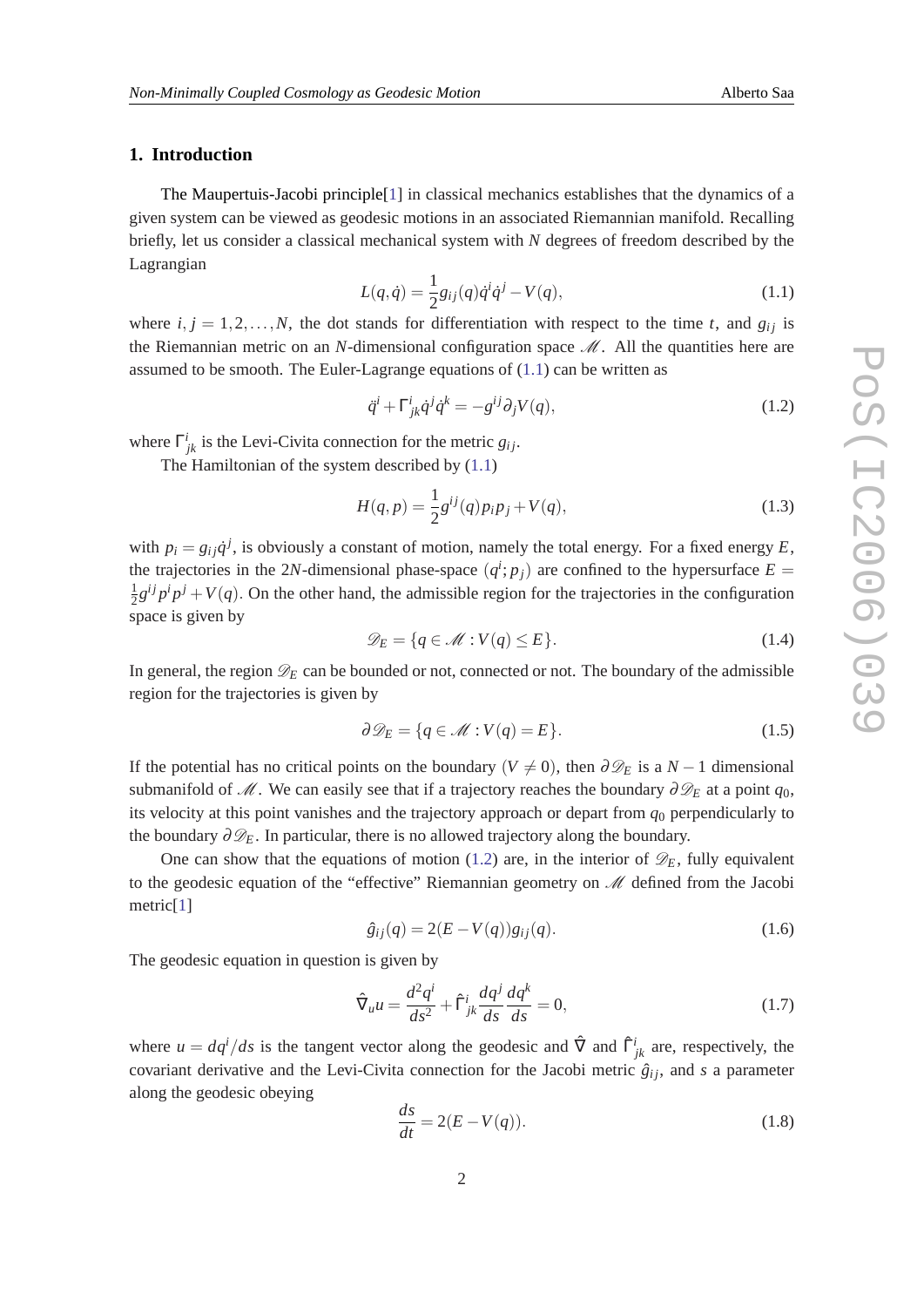<span id="page-2-0"></span>As any classical topic, there is a vast literature on the Maupertuis-Jacobi principle. We notice only that, motivated by the celebrated result due to Anosov[\[2\]](#page-4-0) stating that the geodesic flow in a compact manifold with all sectional curvatures negative at every point is chaotic, the Maupertuis-Jacobi principle has been recently invoked for the study of chaotic dynamics. (See, for instance, [[3](#page-4-0)] and the references therein).

The main motivation of the present work is the the result presented in [[4\]](#page-5-0). The authors considered cosmological models with *N* self-interacting scalar fields  $\phi^\alpha$  taking their values in a Riemannian target space endowed with a metric  $G_{\alpha\beta}$ . The corresponding actions is

$$
\int d^4x \sqrt{-g} \left( R - g^{ij} G_{\alpha\beta}(\phi) \partial_i \phi^\alpha \partial_j \phi^\beta - 2V(\phi) \right). \tag{1.9}
$$

Greek indices run over  $1...N$  (the target space dimension), while the lower case roman ones run over 1...4 (the spacetime dimension). The spacetime metric is  $g_{ij}$  and *R* stands for its scalar curvature. By considering the Friedman-Robertson-Walker homogeneous and isotropic metric

$$
ds^2 = -dt^2 + a^2(t)d\Sigma_{\kappa}^2,
$$
\t(1.10)

 $a(t) > 0$ , where  $\Sigma_{\kappa}$  represents the 3-dimensional spatial sections of constant curvature  $\kappa$ , they showed, by using arguments close to the Maupertuis-Jacobi principle, that the equations of motion associated to the action (1.9) do indeed correspond to the geodesics of a certain "effective Jacobi" (pseudo) metric on an augment Lorentzian space. For the spatially flat case ( $\kappa = 0$ ), for instance, the augmented space has  $(1,N)$  signature and the geodesics corresponding to the equations of motion derived from (1.9) are timelike, null, or spacelike according, respectively, if  $V > 0$ ,  $V = 0$ , or  $V < 0$ . These results have been applied to the dynamical study of the models governed by actions of the type  $(1.9)$ , see [\[5\]](#page-5-0).

Applications of the Maupertuis-Jacobi principle to the field equations obtained from Hilbert-Einstein like actions have also a long history. Non-homogeneous and anisotropic cases were considered in [\[6\]](#page-5-0). Applications involving distinct differential spaces instead of differential manifolds were discussed in [[7](#page-5-0)]. Non-minimally coupled scalar fields, however, have not been considered so far.

### **2. A Maupertuis-Jacobi principle for non-minimally coupled cosmology**

Non-minimally coupled scalar fields are quite common in cosmology. In particular, they have been invoked recently to describe dark energy (see [[8](#page-5-0)] and [\[9\]](#page-5-0), and the references therein, for, respectively, models using conformal coupling and more general ones). The non-minimal coupled generalization of (1.9) we consider here is

$$
\int d^4x \sqrt{-g} \left( F(\phi)R - g^{ij}G_{\alpha\beta}(\phi)\partial_i\phi^{\alpha}\partial_j\phi^{\beta} - 2V(\phi) \right). \tag{2.1}
$$

In this work, we restrict ourselves to the  $\kappa = 0$  case, the full analysis will appear elsewhere[[10\]](#page-5-0). For such a case, one has  $R = 6\dot{H} + 12H^2$ ,  $H = \dot{a}/a$ . Integrating by parts the action (2.1), we obtain the following Lagrangian

$$
L(a, \dot{a}, \phi_{\alpha}, \dot{\phi}^{\alpha}) = a^3(-6H^2F - 6H\dot{\phi}^{\alpha}\partial_{\alpha}F + G_{\alpha\beta}(\phi)\dot{\phi}^{\alpha}\dot{\phi}^{\beta} - 2V(\phi))
$$
(2.2)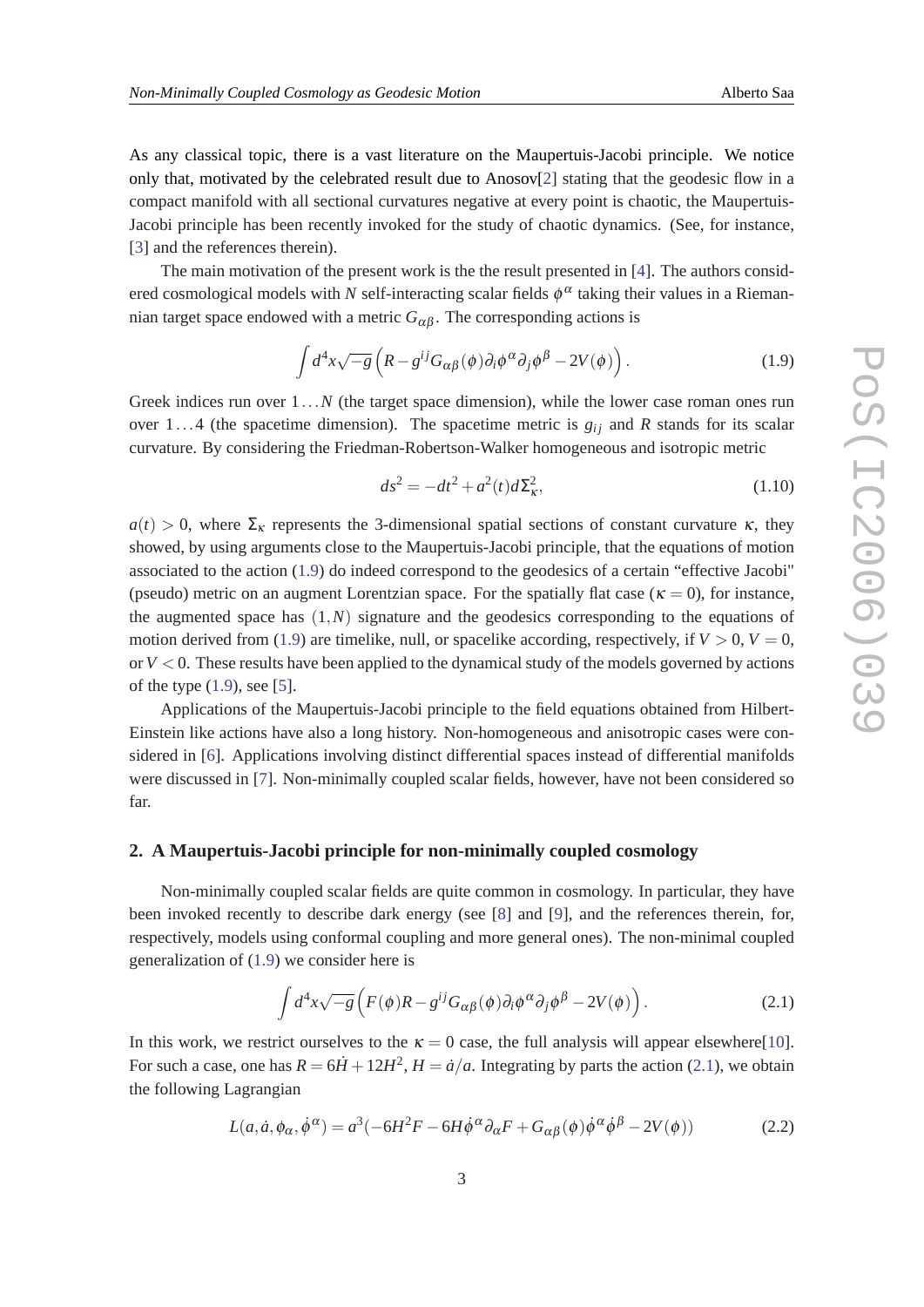<span id="page-3-0"></span>for the system on the  $N+1$  configuration space spanned by  $(a, \phi_\alpha)$ . By introducing the following Lorentzian metric

$$
G_{AB}(a,\phi^{\alpha}) = \begin{pmatrix} -6aF & -3a^2\partial_{\beta}F \\ -3a^2\partial_{\alpha}F & a^3G_{\alpha\beta} \end{pmatrix}
$$
(2.3)

on the configuration space (upper case roman indices run over 0...*N*), the Lagrangian ([2.2\)](#page-2-0) can be cast in the form

$$
L(\phi_A, \dot{\phi}^A) = G_{AB}(\phi)\dot{\phi}^A\dot{\phi}^B - 2V_{\text{eff}}(\phi), \qquad (2.4)
$$

where  $\phi^A = (a, \phi^{\alpha})$  and  $V_{\text{eff}}(\phi^A) = a^3 V(\phi^{\alpha})$ . It is clear the similarity with [\(1.1\)](#page-1-0), provided that  $\det G_{AB} \neq 0$ , which we assume by now. We will return to this issue in the last Section.

Before considering the Maupertuis-Jacobi principle, let us recall that our manipulations imply that all solutions of the Euler-Lagrange of ([2.1](#page-2-0)) are also solutions of the Euler-Lagrange equations of ([2.2\)](#page-2-0), but not the converse. Einstein equations form a constrained system. The solutions of ([2.1\)](#page-2-0) correspond, indeed, to a subset of the solutions of [\(2.2\)](#page-2-0), as one can realize by considering the Hamiltonian associated to [\(2.2\)](#page-2-0)

$$
H(\phi_A, \pi_A) = G^{AB} \pi_A \pi_B + 2V_{\text{eff}}(\phi) = a^3(-6H^2F - 6H\dot{\phi}^{\alpha}\partial_{\alpha}F + G_{\alpha\beta}(\phi)\dot{\phi}^{\alpha}\dot{\phi}^{\beta} + 2V(\phi)), \quad (2.5)
$$

which, obviously, must be a constant of motion, say  $H(\phi_A, \pi_A) = E$ . The Euler-Lagrange equations of [\(2.1\)](#page-2-0), on the other hand, implies that  $E = 0$  (the so-called energy constraint). Hence, we must bear in mind that the relevant solutions of our original problem correspond indeed to the  $E = 0$ subset of the dynamics governed by [\(2.2\)](#page-2-0). Now, let us consider separately the cases  $V = 0, V < 0$ and  $V > 0$ .

According to [\(1.2](#page-1-0)), for  $V = 0$  the Euler-Lagrange equations of [\(2.1](#page-2-0)) are already given by geodesics of (2.3). From the energy constraint

$$
G_{AB}(\phi)\dot{\phi}^A\dot{\phi}^B = -2a^3V(\phi),\tag{2.6}
$$

one sees that such geodesics are of null type. For  $V < 0$ , one can introduce the metric

$$
\hat{G}_{AB} = -2VG_{AB} \tag{2.7}
$$

and obtain the same conclusions by repeating the same procedure used for the classical Maupertuis-Jacobi principle. From the energy constraint (2.6), it is clear that the associated geodesics will be spacelike. Finally, for  $V > 0$ , one can introduce

$$
\hat{G}_{AB} = 2VG_{AB} \tag{2.8}
$$

and repeat exactly the same steps followed for the last case. In this case, the geodesics will be timelike. Since the metric (2.3) is not positive defined, one cannot, in general, obtain from the energy constraint a dynamically admissible region  $\mathscr D$  of the configuration space, as done for the classical Maupertuis-Jacobi principle. Also as a consequence of the Lorentzian signature of (2.3), one has that, typically,  $\mathscr{D}$  will be unbounded.

Summarizing, the equations governing the cosmological model [\(2.1\)](#page-2-0) correspond to the geodesics of the metric

$$
\hat{G}_{AB} = \begin{cases} G_{AB} & \text{if } V = 0, \\ 2|V|G_{AB} & \text{if } V > 0 \text{ or } V < 0, \end{cases}
$$
 (2.9)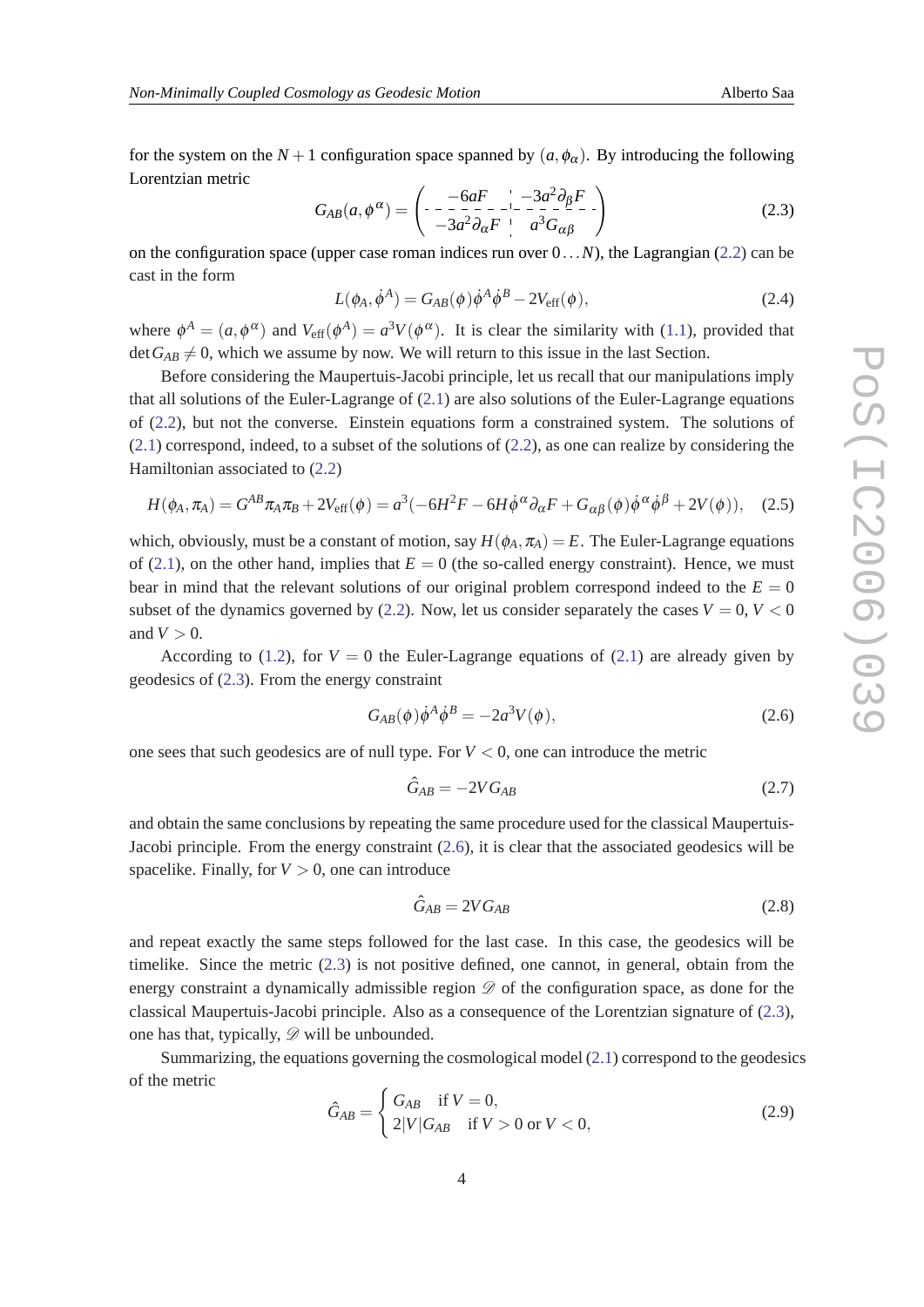<span id="page-4-0"></span>with  $G_{AB}$  is given by [\(2.3\)](#page-3-0). Moreover, since

$$
\hat{G}_{AB}(\phi)\dot{\phi}^A\dot{\phi}^B = -4a^3|V|V,\tag{2.10}
$$

one has that the geodesics are of null type, timelike or spacelike, respectively, according if  $V = 0$ ,  $V > 0$ , or  $V < 0$ . All the results[[4](#page-5-0)] that have motivated this work can be obtained by setting  $F = 1$ .

## **3. Final Remarks**

Since the equations for cosmological models like  $(2.1)$  correspond to the geodesic equations of the Lorentzian metric ([2.9](#page-3-0)), it is possible, in principle, to obtain some information about the cosmological dynamics from the geometry of the associated Lorentzian metric. For instance, it is shown in [[4](#page-5-0)] that cosmological solutions exhibiting late time acceleration are related to geodesics entering in a certain region corresponding to a subset of the lightcone of [\(2.9\)](#page-3-0). The study of dynamical singularities can also benefit from these results. The essential assumption of det  $G_{AB} \neq 0$ is strictly related to the avoidance of some singularities. For the  $N = 1$  and  $G_{\alpha\beta} = 1$  case, one has

$$
\det G_{AB} = -6a^4 \left( F(\phi) + \frac{3}{2} \left( F'(\phi) \right)^2 \right). \tag{3.1}
$$

The vanishing of this quantity is known to be associated with the existence of some unavoidable dynamical singularities (see, for references, [\[11](#page-5-0)]), which render the associated cosmological model unphysical. Some preliminary results suggest that the same occurs for the *N*-field case.

We finish by noticing that one of the most interesting peculiarities of the conformal coupling  $(F(\phi) = 1 - \phi^2/6)$  is that it can evade the det  $G_{AB} = 0$  singularity, since

$$
F(\phi) + \frac{3}{2} (F'(\phi))^2 = 1
$$
\n(3.2)

for the conformal coupling and, consequently, the Maupertuis-Jacobi principle can be always employed.

#### **Acknowledgments**

The authors thank Dr. Ricardo Mosna for valuable help, and FAPESP and CNPq for the financial support.

#### **References**

- [1] V.I. Arnold, *Mathematical Methods of Classical Mechanics*, Springer, New York, 1989.
- [2] V.I. Arnold and A. Avez, *Problèmes ergodiques de la Mécanique Classique*, Gauthier-Villars, Paris, 1967.
- [3] V.V. Kozlov, *Symmetries, Topology and Resonances in Hamiltonian Mechanics*, Springer, New York, 1996; J. Zsczęsny and T. Dobrowolski, *Geodesic Deviation Equation Approach to Chaos*, Ann. Phys. (N.Y.) **277**, 161 (1999); A. Saa, *On the viability of local criteria for chaos*, *ibid.*, **314**, 508 (2004).